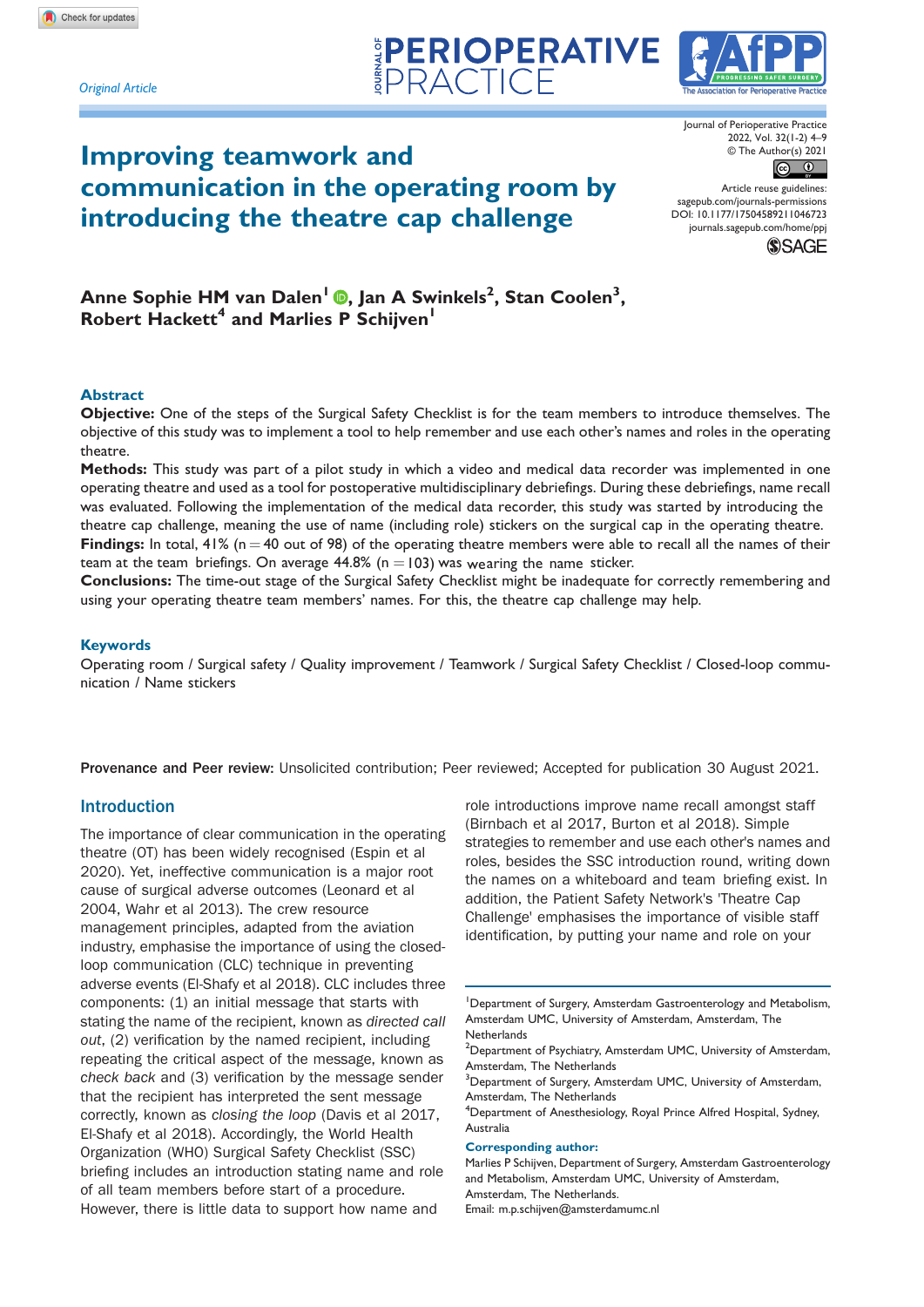surgical cap when working in highly stressful environments such as the OT (Burton et al 2018). Some departments, such as the trauma room, already used name stickers to identify the staff, so this method may be easily rolled out in the OT (El-Shafy et al 2018).

During the roll out of the use of the theatre cap challenge at our medical centre, the aims of this study were to (1) evaluate if name and role instructions as part of the WHO's SSC were actually completed, (2) how well team members were able to remember and recall each other's name, and (3) evaluate the introduction of the theatre cap challenge .

# **Methods**

This study was part of a pilot study aiming to implement a video and medical data recorder (MDR) in an OT, used as a tool for structured postoperative multidisciplinary debriefings to improve surgical safety (van Dalen et al 2020b). Thirty-four laparoscopic (gastro-intestinal) procedures were recorded with the MDR and debriefed with the entire OT team outside the OT (in a neutral environment), using the MDR outcome report (van Dalen et al 2020a). The Works Council (staff representation) and Hospital Directorate approved the study. All subjects gave their written informed consent for participation in the MDR procedures and the MDR debriefings.

During the multidisciplinary debriefings of the MDR pilot study, the study coordinators hypothesised that the OT team members were often not able to remember the names of their peers and that miscommunication was one of the main topics during these debriefings (van Dalen et al 2020b).

Name recall was therefore evaluated by asking the participants (ie: the entire OT team), before the start of each postoperative multidisciplinary MDR debriefing, to write down the names of all the participating team members with whom they had worked during the particular case. Sitting at a table, they noted their team members' names and pairing role on a paper sheet. The completed sheets were returned to the study coordinator. Subsequently, their own name was written on a triangular name plate, so that all names were visible throughout the debriefing (see Figure 1). Moreover, the study coordinator was present in the OT during all 34 recorded procedures and noted whether or not an official introduction round was carried out with the entire team in the OT, according to the SSC (Surgical Patient Safety System – SURPASS) (de Vries et al 2008, WHO 2009).

Following the results of the name recall evaluation, the theatre cap challenge was introduced by placing name and role sticker stations in the dressing rooms of the operating complex (November 2018), as shown in Figure 2. The OT staff was notified accordingly via email



Figure 1 Name plates during the postoperative team debriefing sessions



Figure 2 Name sticker station on the operating room complex, with a sign (on the right) kindly asking to put the stickers on the surgical cap

and asked to wear the name stickers on their surgical caps. Use of the name stickers was voluntary. Board members and team leaders acted as role models in wearing the name stickers.

## **Results**

The study coordinator observed that one out of four staff surgeons carried out an official introduction round, during which all team members present publicly said their full names including role. The SUPRASS item 'confirm all team members have introduced themselves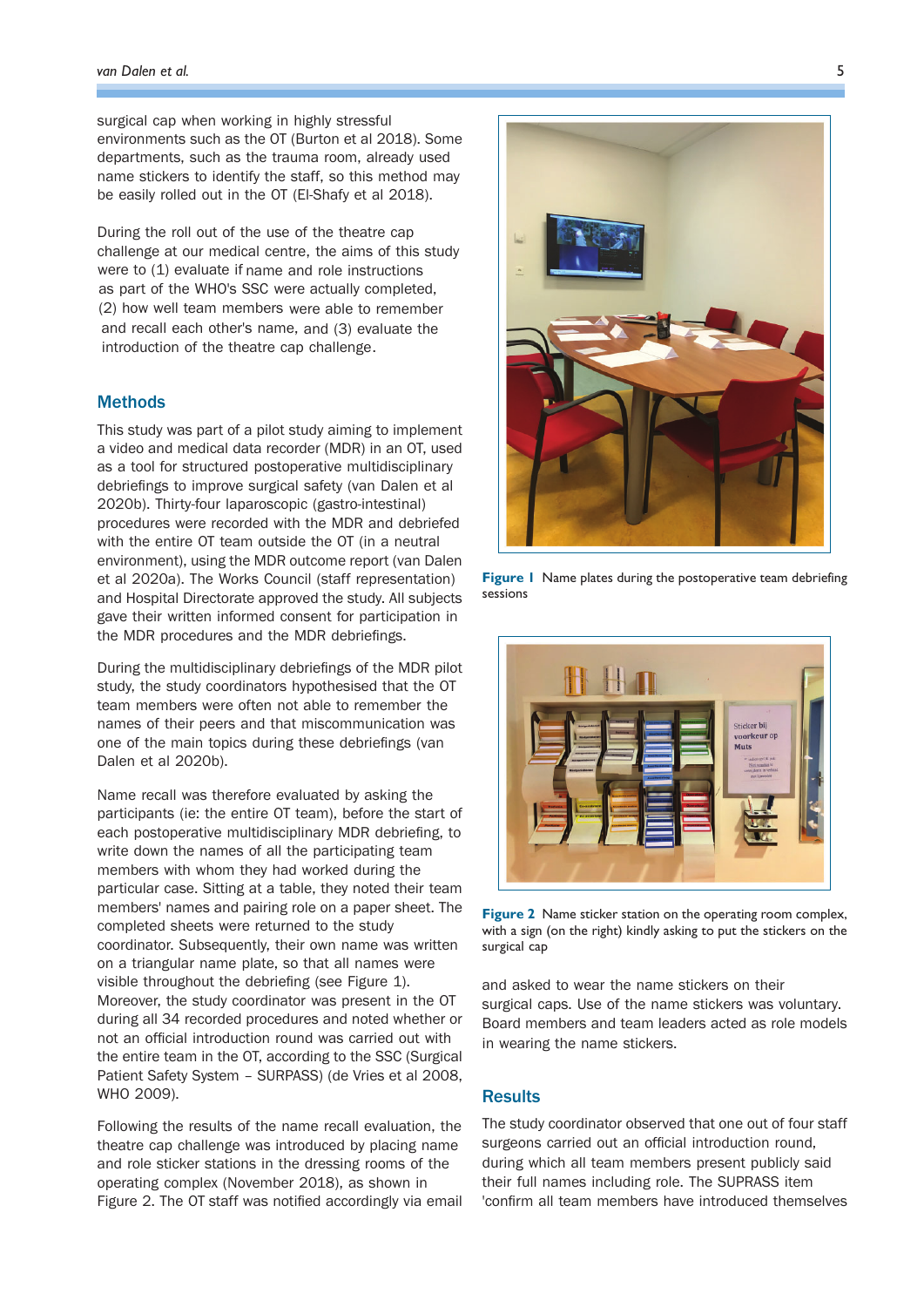by name and role' was in all 34 cases checked off as completed. All names and roles were noted on the whiteboard in the OT before start of procedure, usually by the circulating nurse, although surgeons also did write down their name with their phone number themselves.

In total, 238 postoperative questionnaires were completed directly after the 34 recorded surgical procedures. According to the specific OT team member filling out the questionnaire, in 82.4% ( $n = 196$ ) of the cases it was stated that the entire OT team was indeed introduced.

In total,  $41\%$  (n = 40, out of 98) of the OT team members were able to recall all the names of their team members attending the postoperative MDR team debriefing. As shown in Table 1, the name of the primary surgeon was remembered most often (93%,  $n = 68$ ) and the name of the medical intern least often (32%,  $n = 18$ ). The primary surgeon could remember the name of the anaesthesiologist only on 50% of occasions  $(n = 14)$  and the scrub nurse's name 58% of the time  $(n = 12)$ . The anaesthesiologist could remember name of the primary surgeon 75% of the time  $(n = 9)$ and the scrub nurse's name 38% of the time  $(n = 8)$ .

As shown in Table 2, there was no significant difference between the times the OT team was introduced prior to the start of the surgical procedure, according to the questionnaire, versus times the names of the specific OT team members were remembered at the postoperative MDR team debriefing. There was no significant correlation between name and role introduction actually being performed and the percentage of correct name recall (P-value  $= 0.310$ , 96%CI -0.83 to 4.06).

About one year after implementation (September 2019), the theatre cap challenge was evaluated by asking a medical student, unfamiliar to OT staff, to count (on two randomly chosen mornings at the start of the working day and one time during the lunchtime break, for 1.5h) how many individuals, and who were actually wearing the name stickers. On average 44.8%  $(N = 230)$  was wearing the stickers whilst working in the OT. In 40.8% ( $N = 42$ ), they had put them on the surgical cap and in 59.2% ( $N = 61$ ) on the chest or name badge. Out of the 103 identified subjects in the theatre complex, 17 (16.5%) were surgeons, 29 (28.2%) were OT theatre nurses, 31 (30.1%) were anaesthesia nurses and 15 (14.6%) were medical interns.

We found that on average almost half of the OT staff  $(44.8\% , n = 103$  out of 230 observations) was now wearing the stickers on their surgical cap whilst working in the OT complex. Of this randomly observed sample  $(N = 103)$ , 17 (16.5%) were surgeons, 29 (28.2%) were

OT nurses, 31 (30.1%) were anaesthesia nurses and 15 (14.6%) were medical interns.

Those who did not want to wear the name stickers commented 'I am not new', 'we do not wear them in an OT where everybody already knows each other' or 'it feels like kindergarten'. However, those who did wear them commented 'it looks silly, but it works', 'I feel more part of the team when I am certain that everybody is able to use my name', 'I have been working here for 30 years and still do not know everybody's name' and 'it is useful, because especially during stressful situations names are forgotten'.

## **Discussion**

During the pilot study MDR debriefings, participants realised how difficult it apparently is to remember each other's names. Moreover, participants indicated they felt ashamed or awkward for not knowing the names of their colleagues, with whom they had worked multiple times before. The importance of awareness and education in communication skills in a high-risk environment such as the OT may hence not be underestimated (Catchpole & Russ 2015, Rydenfalt et al 2013). Davis et al (2017) demonstrated directed communication was associated with an increased likelihood of receiving a proper answer and confirmation that the message was received. Increased incidence of check backs (ie, as part of the CLC technique) reduced the number of ineffective communication events, provided opportunities for clarification of safety-critical information, and enhanced the OT team's shared mental model. They also emphasised that addressing each other by name before sending the message may avoid unnecessary miscommunication.

Perhaps not surprisingly in daily practice with many checklists to complete, the name introduction item was usually 'checked off' by the team, without actually officially have taken place. Team members may say that they had worked with the same team members before; 'We know each other already'. Yet, 59% of the time, the staff could not recall all the names of the team members whom they had performed the surgical procedure with. Non-compliance with this step of the SSC has been demonstrated in other studies (Levy et al 2012, Rydenfalt et al 2013) and once again highlights the problem with checklists. Just 'checking the box', by having it secured in the patient file does not mean the check has actually been performed, questioning its true value (Catchpole & Russ 2015, Rydenfalt et al 2013).

Usually, OT staff uses the team brief and the time-out as part of the five steps to safer surgery, before the start of the surgical procedure to introduce their name and role (Russ et al 2015). This may be helpful, but not suffice to adequately remember all the names. In certain situations or phases of a procedure, with staff fully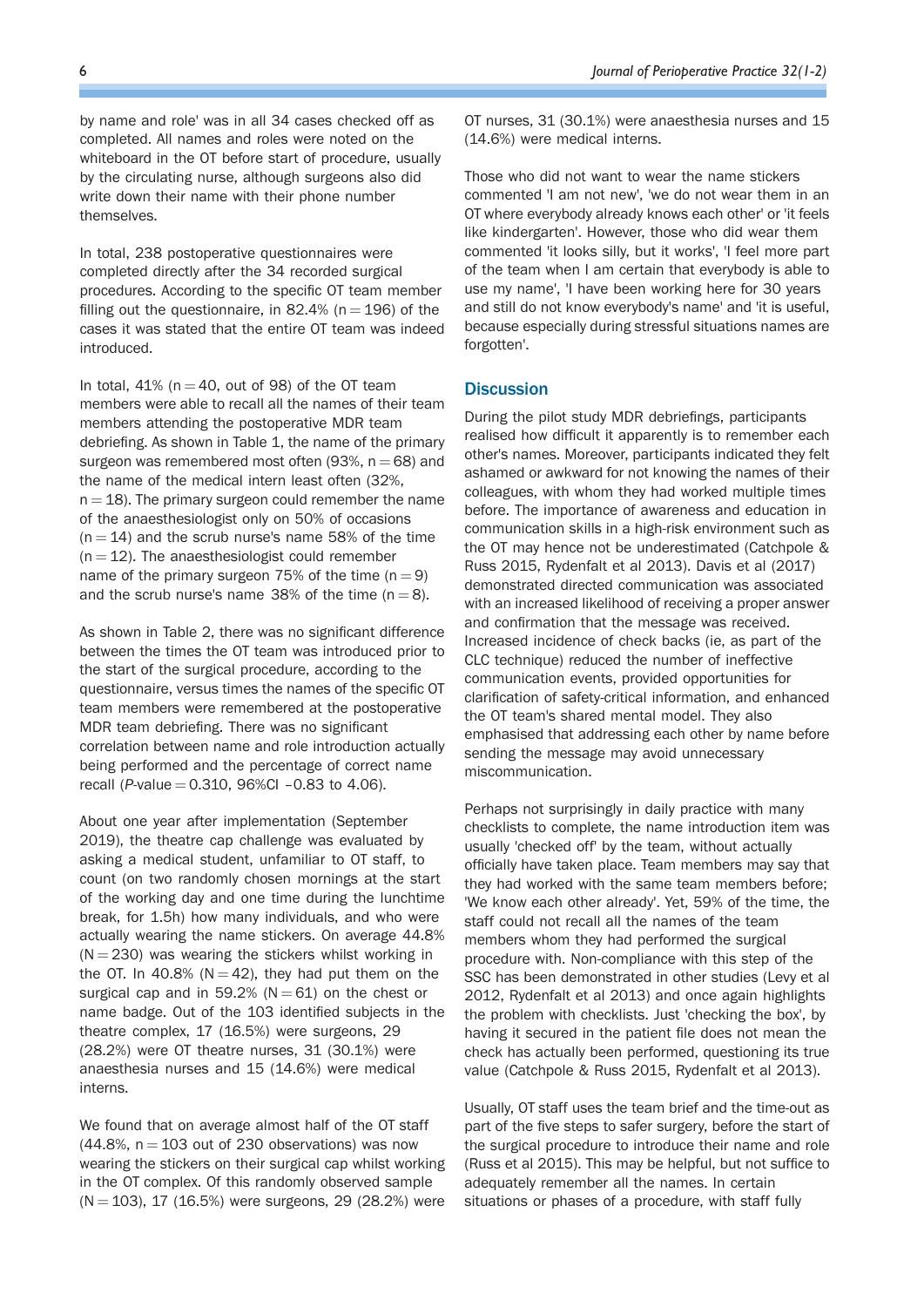|                                          | Did remember/know the name of:<br>Primary surgeon<br>$(N = 73)$ | Assisting surgeon<br>$(N = 55)$ | Anaesthesiologist<br>$(N = 49)$       | Anaesthesiology<br>nurse $(N=49)$ | Scrub nurse<br>$(N = 53)$                | Circulating nurse<br>$(N = 44)$ | Medical intern<br>$(N = 57)$                               |                      |
|------------------------------------------|-----------------------------------------------------------------|---------------------------------|---------------------------------------|-----------------------------------|------------------------------------------|---------------------------------|------------------------------------------------------------|----------------------|
| Total times their name<br>was remembered | 93% ( $n = 68$ )                                                | 80% ( $n = 44$ )                | $59\% (n = 29)$                       | $76\% (n = 37)$                   | $64% (n = 34)$                           | $66\% (n = 29)$                 | 32% ( $n = 18$ )                                           |                      |
| Role in the OR                           |                                                                 |                                 |                                       |                                   |                                          |                                 |                                                            | P-value <sup>a</sup> |
| Primary surgeon                          |                                                                 |                                 |                                       |                                   |                                          |                                 |                                                            | P < 0.0001           |
|                                          |                                                                 | $(N = 14, 100\%)$               | $(N = 12, 50\%)$<br>6 $(N = 7, 86\%)$ | $(N = 13, 85%)$<br>6              | $(N = 12, 58%)$<br>6                     | $(N = 12, 67%)$<br>3            | $(N = 11, 27%)$                                            |                      |
| Assisting surgeon                        |                                                                 |                                 |                                       |                                   |                                          |                                 |                                                            | P < 0.0001           |
|                                          | $(N = 14, 100\%)$                                               |                                 |                                       | $(N = 10, 60\%)$                  |                                          | $(N = 6, 50%)$<br>3             | $(N=8, 50%)$<br>0                                          |                      |
| Anaesthesiologist                        |                                                                 |                                 |                                       |                                   |                                          |                                 |                                                            | P < 0.0001           |
|                                          | $(N = 11, 75%)$                                                 | $(N = 8, 75%)$<br>9             |                                       | $(N = 8, 88%)$                    | $(N = 9, 67%)$<br>3<br>(N = 8, 38%)<br>6 | $(M = 6, 50%)$<br>6             | (N = 6, 0%)<br>3<br>(N = 6, 50%)<br>3<br>(N = 9, 33%)<br>4 |                      |
| Anaesthesiology nurse                    |                                                                 |                                 |                                       |                                   |                                          |                                 |                                                            | P < 0.0001           |
|                                          | $N = 14, 86\%)$                                                 | $(N = 10, 90\%)$                | $(N=8, 75%)$                          |                                   | $(N = 8, 75%)$                           | $(N = 6, 100%)$<br>8            |                                                            |                      |
| Scrub nurse                              |                                                                 |                                 |                                       |                                   |                                          |                                 |                                                            | P < 0.0001           |
|                                          | $(N = 12, 92%)$<br>12                                           | $(N = 9, 56%)$<br>3             | $(N=9, 29%)$<br>2                     | $(N = 7, 71%)$<br>5               |                                          | $(N = 8, 100\%)$                |                                                            |                      |
| Circulating nurse                        |                                                                 |                                 |                                       |                                   |                                          |                                 |                                                            | P < 0.0001           |
|                                          | $(N = 12, 100\%)$                                               | $(N = 6, 50%)$                  | $(N = 7, 29%)$<br>2                   | $(N = 5, 100\%)$<br>3             | $(M = 100%)$<br>4                        |                                 | $(N = 7, 57%)$                                             |                      |
| Medical intern                           |                                                                 |                                 |                                       |                                   |                                          |                                 |                                                            | P < 0.0001           |
|                                          | $(N = 10, 100%)$                                                | $(N = 8, 88%)$                  | $(N = 6, 33%)$                        | $(N = 6, 50\%)$                   | $(N = 50\%)$                             | $(N = 6, 17%)$                  |                                                            |                      |
|                                          |                                                                 |                                 |                                       |                                   |                                          |                                 |                                                            |                      |

Table | Number of times the team member remembered the name of their fellow team member Table 1 Number of times the team member remembered the name of their fellow team member

aChi-square test. aChi-square test.

ń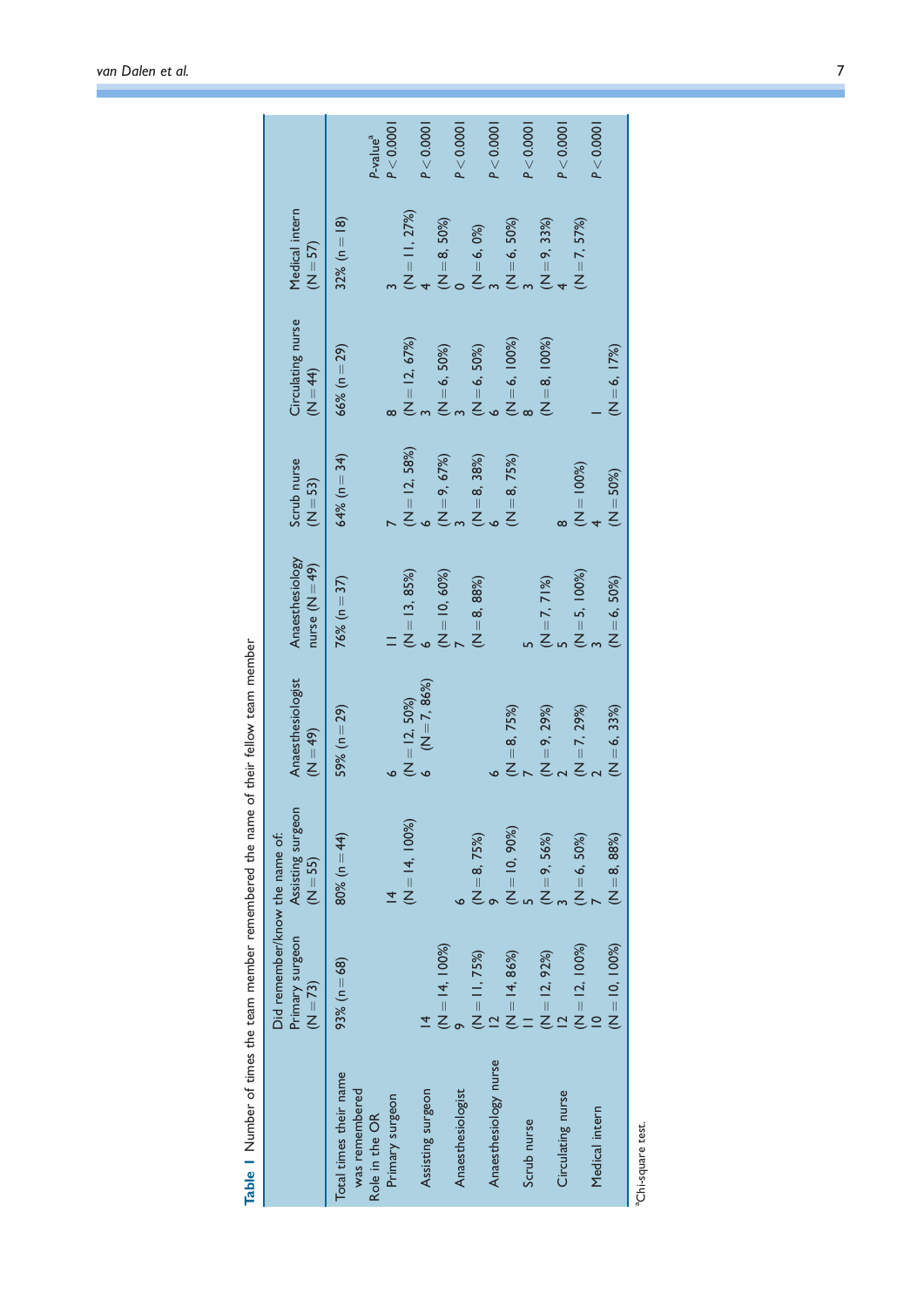|                                  | 'Yes, names<br>were introduced<br>preoperatively' | 'No. names were<br>not introduced<br>preoperatively' |                                      |
|----------------------------------|---------------------------------------------------|------------------------------------------------------|--------------------------------------|
| Yes, name was remembered of:     |                                                   |                                                      | $P$ -value <sup><math>a</math></sup> |
| Primary surgeon $(N = 73)$       | 59 (94%)                                          | 9(90%)                                               | $P = 0.67$                           |
| Assisting surgeon $(N = 55)$     | 37 (80%)                                          | 8(80%)                                               | $P = 1.0$                            |
| Anaesthesiologist $(N = 49)$     | 25(56%)                                           | 4(100%)                                              | $P = 0.08$                           |
| Anaesthesiology nurse $(N = 49)$ | 31(76%)                                           | 6(75%)                                               | $P = 0.97$                           |
| Scrub nurse $(N = 53)$           | 30(65%)                                           | 4(57%)                                               | $P = 0.68$                           |
| Circulating nurse $(N = 44)$     | 23(61%)                                           | 6(100%)                                              | $P = 0.58$                           |
| Medical intern $(N = 48)$        | 16(38%)                                           | 2(33%)                                               | $P = 0.82$                           |

Table 2 Number of times the team was introduced preoperatively versus times the names were remembered at the team debriefing

<sup>a</sup>Chi-square test.

focusing on important tasks, it is notably difficult to recall names, because faces are behind surgical caps and masks. Especially now during the COVID-19 pandemic, protective clothing and respiratory masks make it even more difficult to recognise each other in the hospital. In addition to that, team members may not always be able to make eye contact whilst concentrating behind the surgical drape or looking at the laparoscopic monitor. All these factors may complicate interaction and communication. The team has to respond to stressful situations, such as performing surgery during the COVID-19 pandemic, by promoting trust and coherency among colleagues. In these situations, it is particularly important to use the directed call out and CLC techniques.

Other studies have shown that the name of the primary surgeon is often the easiest to remember (Birnbach et al 2017, Burton et al 2018). Moreover, surgeons may be more often annoyed by the official introduction by names but nurses are usually more grateful (Haynes et al 2009). This may explain why nurses wear the name stickers more often. Studies have demonstrated that good leaders are often characterised by remembering and using the names of the people they work with (Lussier & Achua 2015). Although some may not see or understand the power of something as simple as knowing and using one another's name, it is generally known that people feel more appreciated and are happier to help if you call them by their name, enhancing coherency of the team.

Limitations of this study are the small sample size and the single-centre study design. It was not possible to correlate the use of the name stickers to the number of communication events during the surgical procedures. We did not take into account the number of times a new OT member (name) was introduced per team and per case, which may have caused a bias. Future studies are needed to evaluate the actual impact of putting your name on your surgical cap on the use of the CLC technique, name recall, and subsequently the incidence of ineffective communication in the OT. This is the aim of

the follow-up project of this pilot study, by using the improved version of the MDR (Saver 2019, Surgical Safety Technologies). Regardless, it may be considered important that every professional working in the OT realises the importance of the CLC technique, for which all team members need to be able to know and use each other's name.

There are many reasons why people find it difficult to remember the names of their team members during to the start of the procedure, are written on a whiteboard surgery. Regardless, it remains difficult to remember and use names, even when the names are introduced prior and when team members have worked with one another multiple times before. Therefore, implementation of name stickers in the OT is recommended as it may facilitate the CLC technique in a simple manner. For this, a culture change in the OT environment is needed, which takes time and commitment (Burton et al 2018, Vaughn et al 2018). Patience and role modelling by leaders showing the way with using the name stickers to improve communication is important, and may promote positive safety behaviour, such as work satisfaction, providing feedback or error reporting (Catchpole et al 2021, Wakefield et al 2010). The results from this study recommend all team members to participate and embrace the theatre cap challenge, to create an even more positive safety culture by improving communication in the OT.

No competing interests declared

## ORCID iD

Anne Sophie HM van Dalen D https://orcid.org/0000-0002-5468-9371

#### **References**

- Birnbach DJ, Rosen LF, Fitzpatrick M, Paige JT, Arheart KL 2017 Introductions during time-outs: do surgical team members know one another's names? Joint Commission Journal on Quality and Patient Safety 43 284–288
- Burton ZA, Guerreiro F, Turner M, Hackett R 2018 Mad as a hatter? Evaluating doctors' recall of names in theatres and